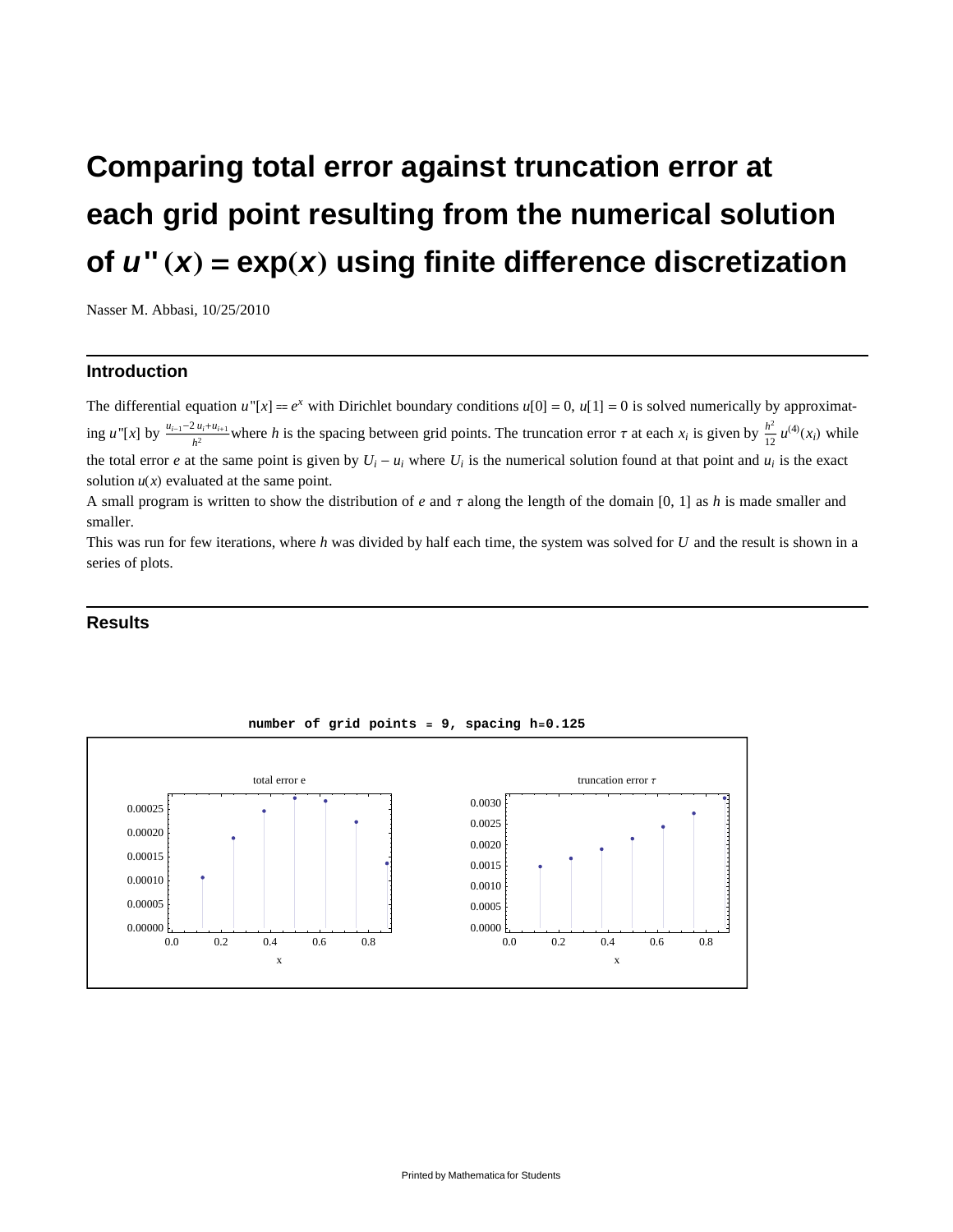

**number of grid points = 17, spacing h=0.0625**







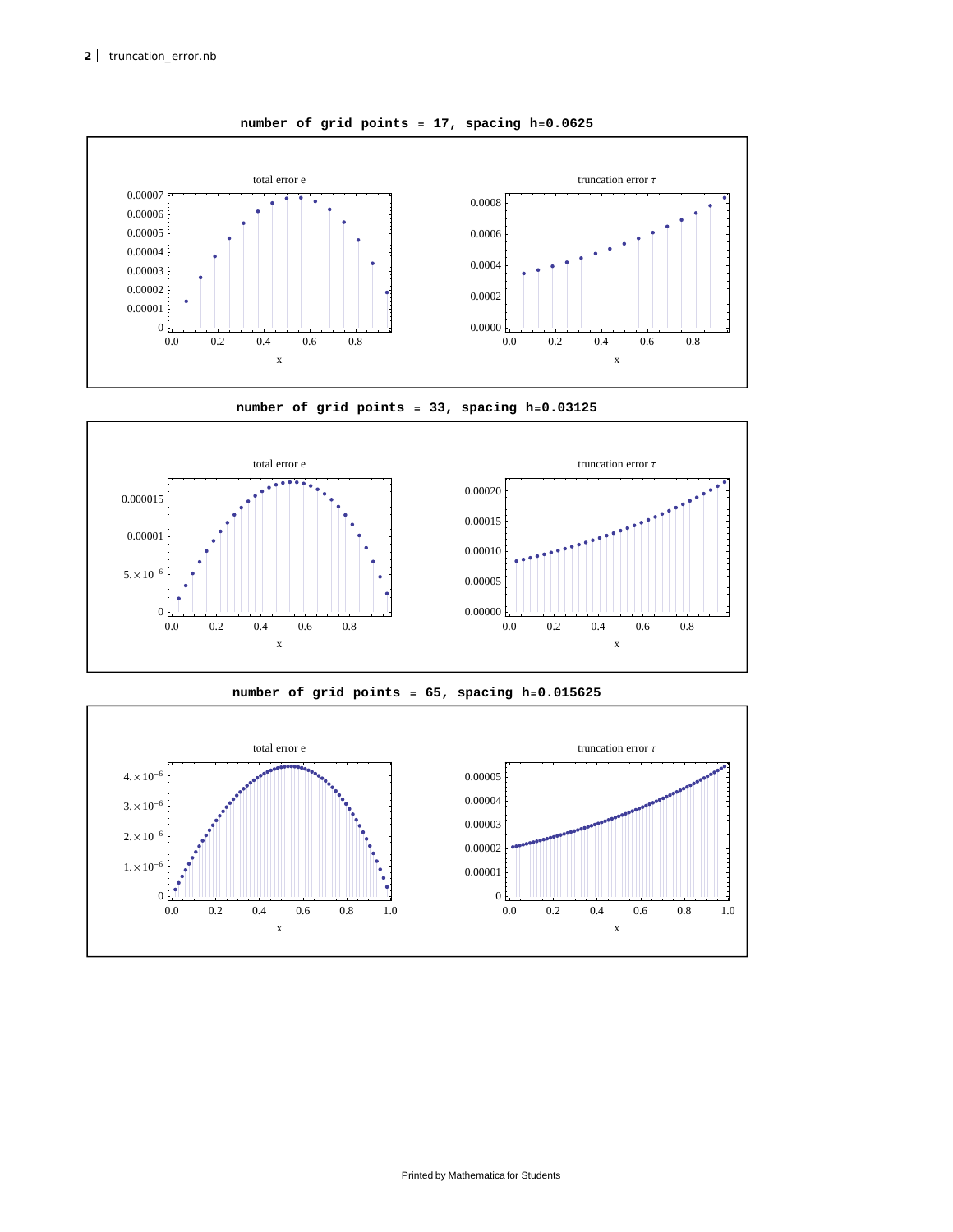



### **Observations on the above plots**

The total error *e* was largest in the middle of the grid, and smallest at the edges, while the truncation error was smallest at the left edge and largest at the right edge.

Comparing *e* to τ on each grid point is useful to understand the distribution of errors along the domain, but for verification that the numerical solution converges to the exact solution as *h* becomes smaller, the grid norm of *e* is the one examined to verify that it is less than or equal to the grid norm of  $\tau$ .

Therefore, the following plots are generated which shows how  $||e||_2$  compares to  $||\tau||_2$  as *h* becomes smaller. These norms are grid norms and not the standard norms.



## $\left| \left| e \right| \right|_2$  compared to  $\left| \left| \tau \right| \right|_2$  linear scale